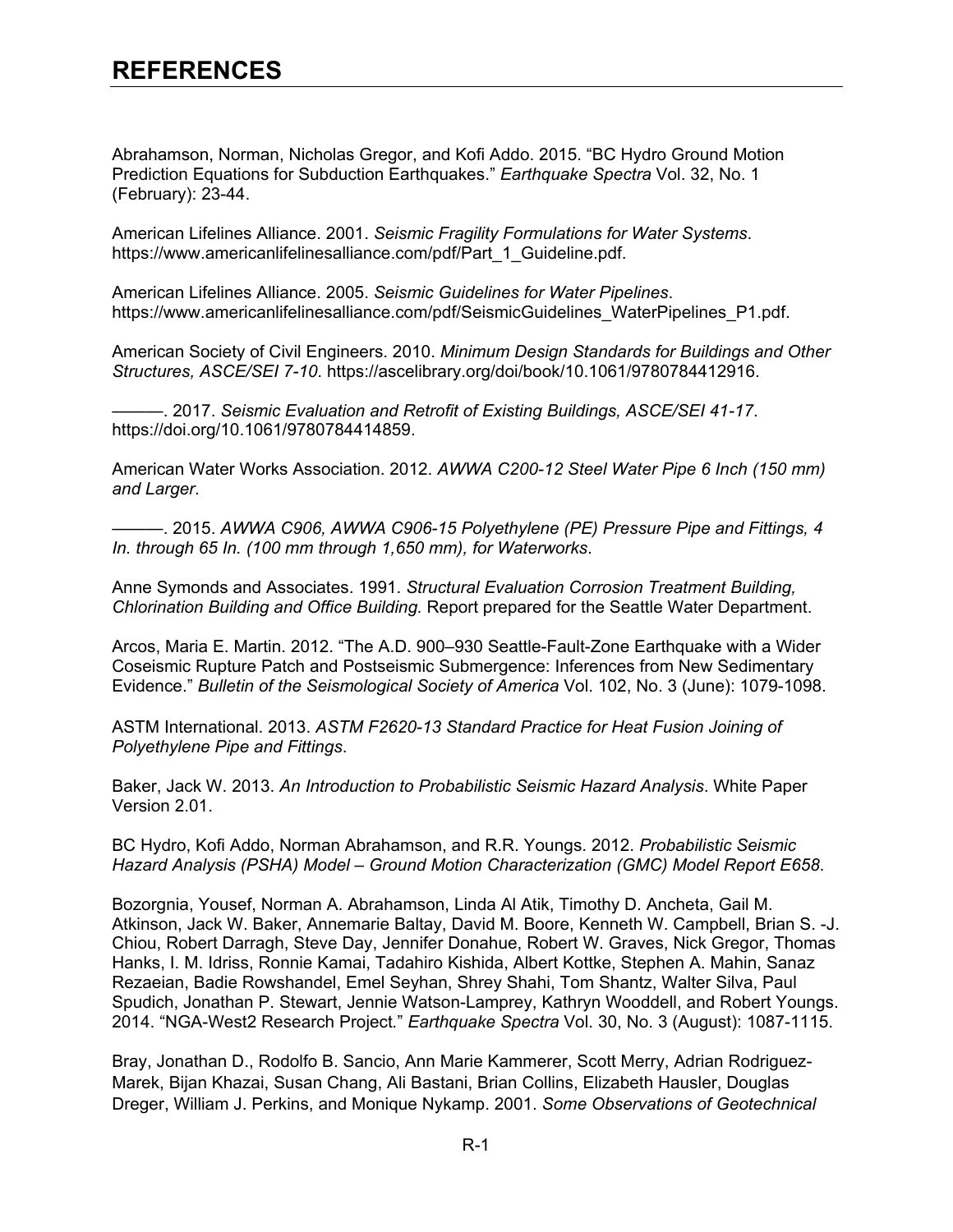*Aspects of the February 28, 2001, Nisqually Earthquake in Olympia, South Seattle, and Tacoma, Washington*. Pacific Earthquake Engineering Research Center.

City of Seattle. 2011. *City of Seattle Landslide Prone Areas*. GIS map.

———. 2014. *Standard Plans for Municipal Construction*.

Cornforth Consultants. 2016. *Tolt Pipeline Slope Stability Modeling and Analysis Slope Stability and Deformation Analyses.* Report prepared for Seattle Public Utilities.

Cygna Energy Services. 1990. *Seismic Reliability Study of the Seattle Water Department's Water Supply System*. Report prepared for the Seattle Water Department.

Davis, Craig A. 2015. "Implementing a Water System Seismic Resilience and Sustainability Program in Los Angeles." *Proceedings of the Ninth Japan/US/Taiwan Water System Seismic Conference*: 59-70.

———. 2017. "Developing a Seismic Resilient Pipe Network Using Performance Based Seismic Design Procedures." *Proceedings of the Tenth Japan/US/Taiwan Water System Seismic Conference*: 10-21.

Eidinger, John and Craig A. Davis. 2012. *Recent Earthquakes: Implications for U.S. Water Utilities*. Water Research Foundation.

Federal Emergency Management Agency. 2015. *Hazus–MH 2.1 Technical Manual*.

G&E Engineering Systems Inc. 2016a. *Seismic Risk Assessment, Tech Memo 1*. Report prepared for Seattle Public Utilities.

———. 2016b. *Task 5 Facility Evaluations*. Report prepared for Seattle Public Utilities.

———. 2017. *Task 6 Pipe Evaluations, Tech Memo 3*. Report prepared for Seattle Public Utilities.

Harp, Edwin L., John A. Michael, and William T. Laprade. 2006. *Shallow-Landslide Hazard Map of Seattle, Washington*. U.S. Geological Survey Open-File Report 2006–1139. https://pubs.usgs.gov/of/2006/1139/pdf/of06-1139\_508.pdf.

Higgins, Megan. 2017. *Lake Forest Park Seismic Stability*. Technical report prepared for Seattle Public Utilities.

International Organization for Standardization. 2006. *Earthquake- and Subsidence-Resistant Design of Ductile Iron Pipelines*.

Kelsey, Harvey M., Brian Sherrod, Samuel L. Johnson, and Shawn V. Davidson, 2004, "Land-Level Changes from a Late Holocene Earthquake in the North Puget Lowland, Washington," *Geology*, Vol 32, No. 6 (June): 469-472.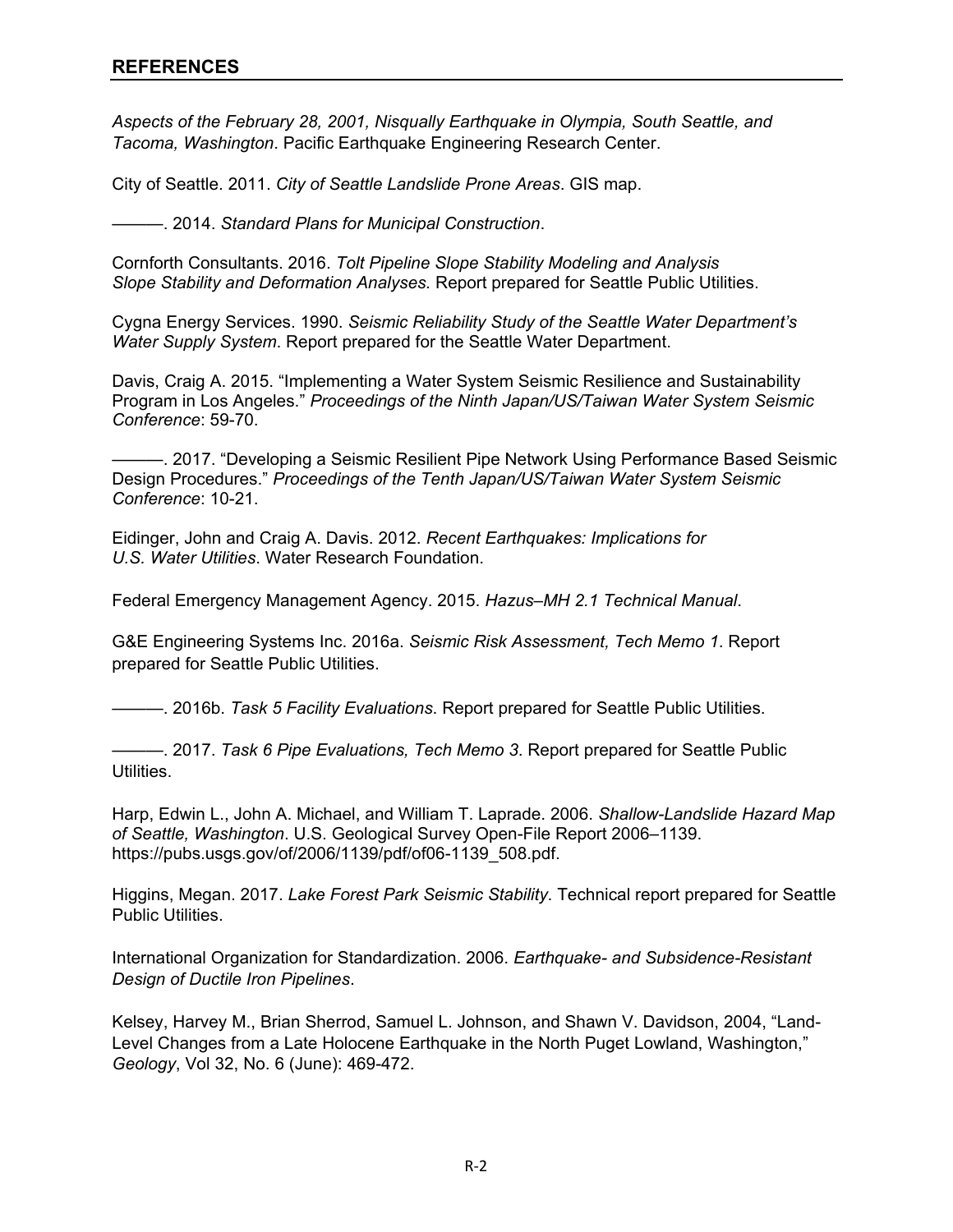Kennedy/Jenks/Chilton, and Dames and Moore. 1990. *Earthquake Loss Estimation Modeling of the Seattle Water System*. Report prepared for United States Geological Survey.

Kojima, Tetsuro. 2005. "Current Status and Subject of the Seismic Upgrade of Kobe Water System after Ten Years from the 1995 Hanshin-Awaji Great Earthquake." *Proceedings of the 4th Japan and US Workshop on Seismic Measures for Water Supply*. AWWA Research Foundation and Japan Water Works Association.

King County GIS Portal. Landslide Layer. https://www5.kingcounty.gov/gisdataportal/.

Lettis Consultants International. 2016a. *Final Desktop Review and Summary of the Seattle and South Whidbey Island Fault Zones for Seattle Public Utilities*.

———. 2016b. *Field Reconnaissance of Selected Water Pipelines.* Draft Technical Memorandum. Report prepared for Seattle Public Utilities.

Maison, Bruce. 2005. "ALA Guidelines for Pipeline Analysis Methods and Appurtenance Design Methodology," *Proceedings of the 4th Japan/US Workshop on Seismic Measures for Water Pipelines*: S6-2.

Makdisi, F.I. and H.B. Seed. 1978. "Simplified Procedure for Estimating Dam and Embankment Earthquake-Induced Deformation." *American Society of Civil Engineers Proceedings, Geotechnical Engineering Division Journal.* 104: 849-867.

McMillen Jacobs Associates. 2016a. *Liquefaction and Landslide Permanent Ground Displacement*, Technical Memorandum. Report prepared for Seattle Public Utilities.

———. 2016b. *Task 4 – Site Visit Reports Draft*. Report prepared for Seattle Public Utilities.

Meyers, Ed, and Antonio Baptista. 2016. *Tsunami Inundation Model of CSZ Scenario 1A with Washington Asperity*. Pacific Northwest Seismic Network (PNSN).

MMI Engineering. 2015. *Detailed Seismic Assessment of 430 Pipeline After Corrosion Inspection, Report Prepared for Seattle Public Utilities*.

Nelson, A.R., S.Y. Johnson, H.M. Kelsey, R.E. Wells, B.L. Sherrod, S.K. Pezzopane, L.A. Bradley, R.D. Koehler and R.C. Bucknam. 2003. "Late Holocene Earthquakes on the Toe Jam Hill Fault, Seattle Fault Zone, Bainbridge Island, Washington." *Geological Society of America*. Volume 15, No. 11: 1138-1403. doi:10.1130/B25262.1.

New Albion Geotechnical Inc. 2017. *Task 2a – Refinement of Liquefaction-Induced Permanent Ground Displacements*. Report prepared for Seattle Public Utilities.

Oregon Seismic Safety Policy Advisory Commission (OSSPAC). 2013. *The Oregon Resilience Plan*. http://www.oregon.gov/oem/Documents/Oregon\_Resilience\_Plan\_Final.pdf.

O'Rourke, Michael J., and (Jack) X. Liu. 2012. *Seismic Design of Buried and Offshore Pipelines*. Monograph MCEER-12-MN04. http://mceer.buffalo.edu/pdf/report/12-MN04.pdf.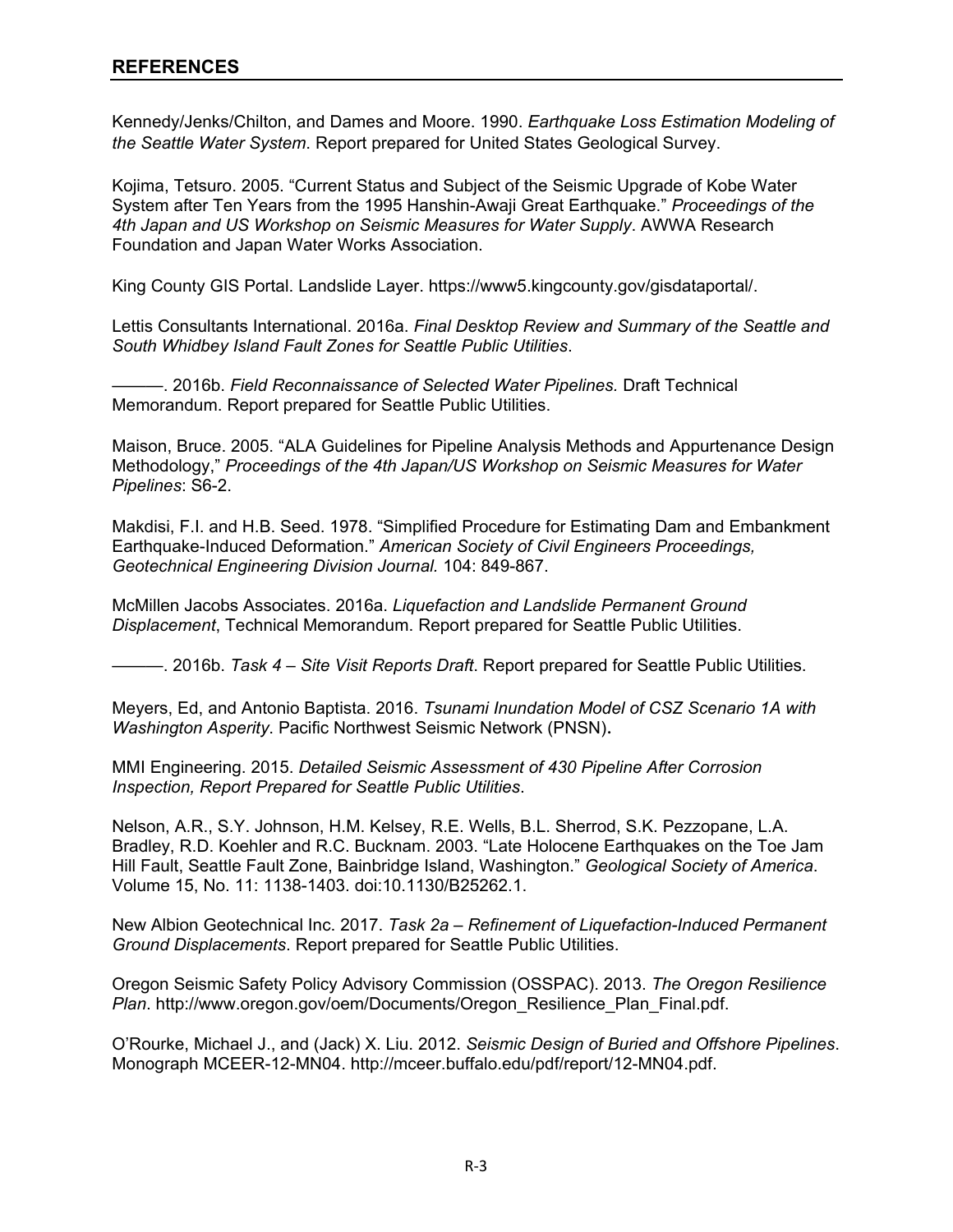O'Rourke, Thomas D., Sang-Soo Jeon, Selcuk Toprak, and Demetra Bouziou. 2014. "Earthquake Response of Underground Pipeline Networks in Christchurch, NZ." *Earthquake Spectra* Volume 30, No. 1 (February): 183-204.

Pacific Northwest Seismic Network. *Cascadia Subduction Zone*. https://pnsn.org/outreach/earthquakesources/csz.

Palmer, Stephen P., Sammantha L. Magsino, Eric L. Bilderback, James L. Poelstra, Derek S. Folger, and Rebecca A. Niggemann. 2004. *Liquefaction Susceptibility and Site Class Maps of Washington State, By County*. Washington Division of Geology and Earth Resources, Open File Report 2004-20. ftp://ww4.dnr.wa.gov/geology/pubs/ofr04-20/ofr2004-20\_report.pdf.

PanGeo Incorporated, 2002, *Bitter Lake Reservoir Seismic Safety Evaluation*, Draft geotechnical engineering report prepared for Seattle Public Utilities.

Peterson, Mark D., Morgan P. Moschetti, Peter M. Powers, Charles S. Mueller, Kathleen M. Haller, Arthur D. Frankel, Yuehua Zeng, Sanaz Rezaeian, Stephen C. Harmsen, Oliver S. Boyd, Ned Field, Rui Chen, Kenneth S. Rukstales, Nico Luco, Russell L. Wheeler, Robert A. Williams, and Anna H. Olsen. 2014. *Documentation for the 2014 Update of the United States National Seismic Hazard Maps.* U.S. Department of the Interior, U.S. Geological Survey Open File Report 2014-1091. https://pubs.usgs.gov/of/2014/1091/pdf/ofr2014-1091.pdf.

Pipeline Research Council International, Inc. 2004. "Guidelines for the Seismic Design and Assessment of Natural Gas and Liquid Hydrocarbon Pipelines." Catalog No. L51927.

Porter, Keith A. 2018. *Validating A Water Network Resilience Model*. Water Research Foundation.

Pratt, Thomas L., Kathy G. Troost, Jack K. Odum, and William J. Stephenson. 2015. "Kinematics of Shallow Backthrusts in the Seattle Fault Zone, Washington State." *Washington State: Geosphere* Volume 11, No. 6. doi.10.1130/GES01179.1.

Reid Middleton. 2017a. *Seismic Vulnerability Study Peer Review: Facility Evaluations*. Report prepared for Seattle Public Utilities.

———. 2017b. *Seismic Vulnerability Study Peer Review: Tank Evaluations*. Report prepared for Seattle Public Utilities.

———. 2018. *Pipeline Seismic Evaluation*. Report prepared for Seattle Public Utilities.

Seattle Public Utilities. 2013. *2013 Water System Plan*. Volume I.

———. 2018a. *Cost Estimating Guide*.

———. 2018b. *Distribution Pipe Asset Management Plan*.

Sherrod, Brian L., Richard L. Blakely, Craig S. Weaver, Harvey M. Kelsey, Elizabeth Barnett, Lee Liberty, Karen L. Meagher, and Kristin Pape. 2008. "Finding Concealed Active Faults: